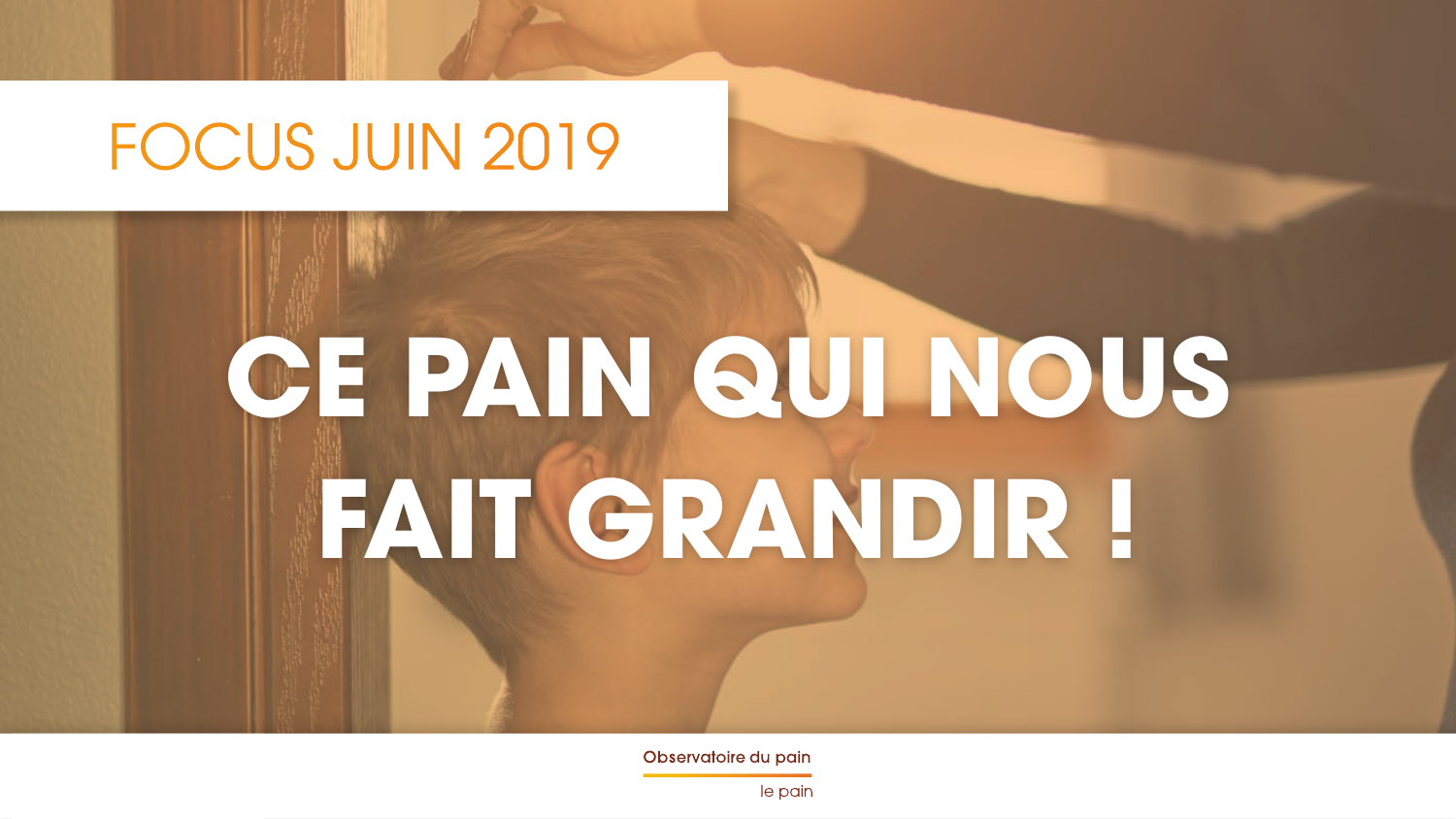## LE PAIN PEUT ÊTRE INTRODUIT DANS L'ALIMENTATION DE L'ENFANT A PARTIR DE 7 MOIS !

Observatoire du pain

www.observatoiredupain.fr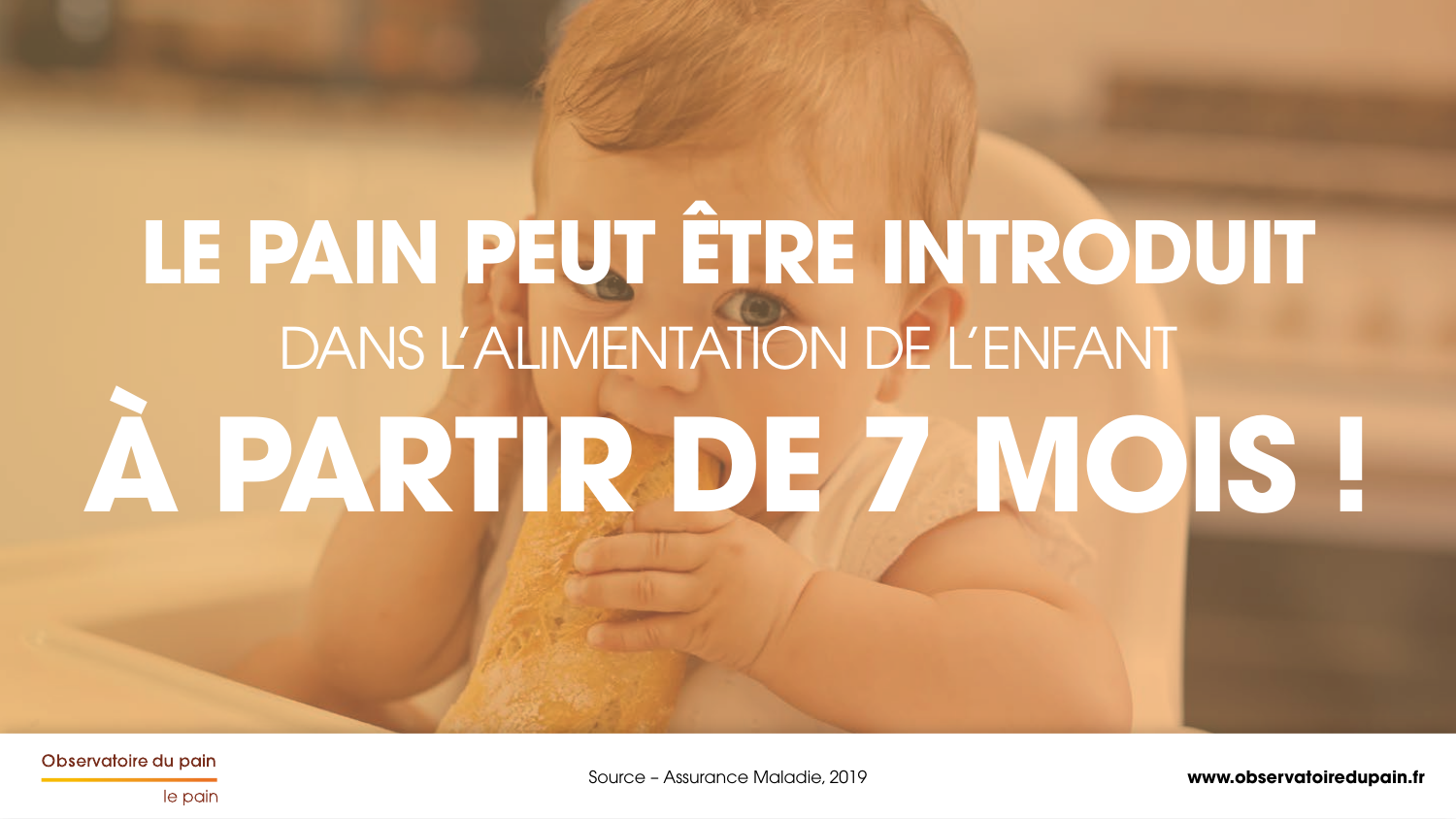### ALIMENT À PART ENTIÈRE, LE PAIN ACCOMPAGNE AUSSI L'ENFANT DANS **LA DÉCOUVERTE DE NOUVEAUX GOÛTS** COMME LE FROMAGE

Observatoire du pain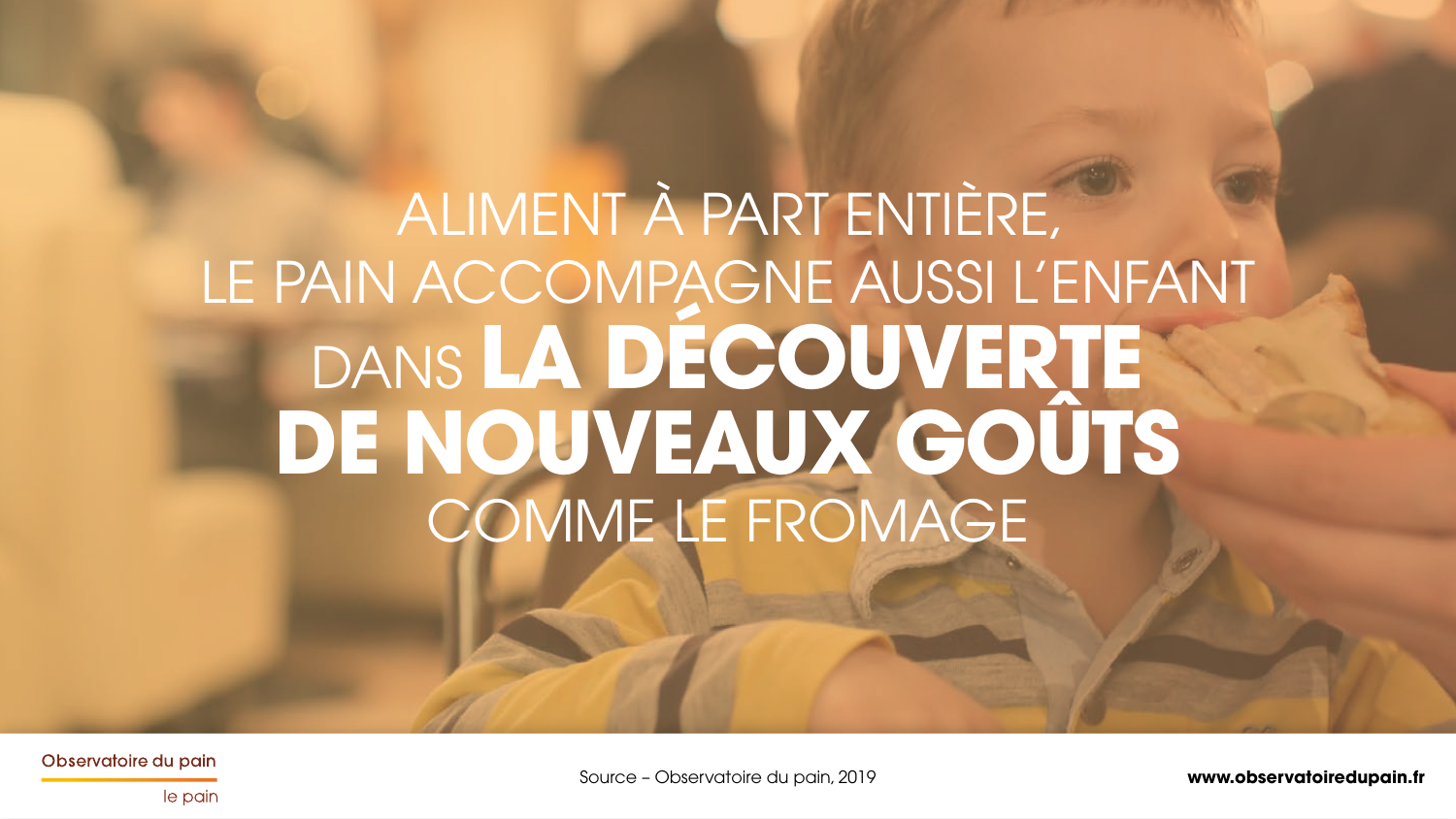## INTRODUIRE **LE PAIN DANS L'ALIMENTATION** DE L'ENFANT, C'EST L'INITIER À UN PRODUIT **SAIN ET NOURRISSANT** QUI L'ACCOMPAGNERA AU LONG DE SA VIE

Observatoire du pain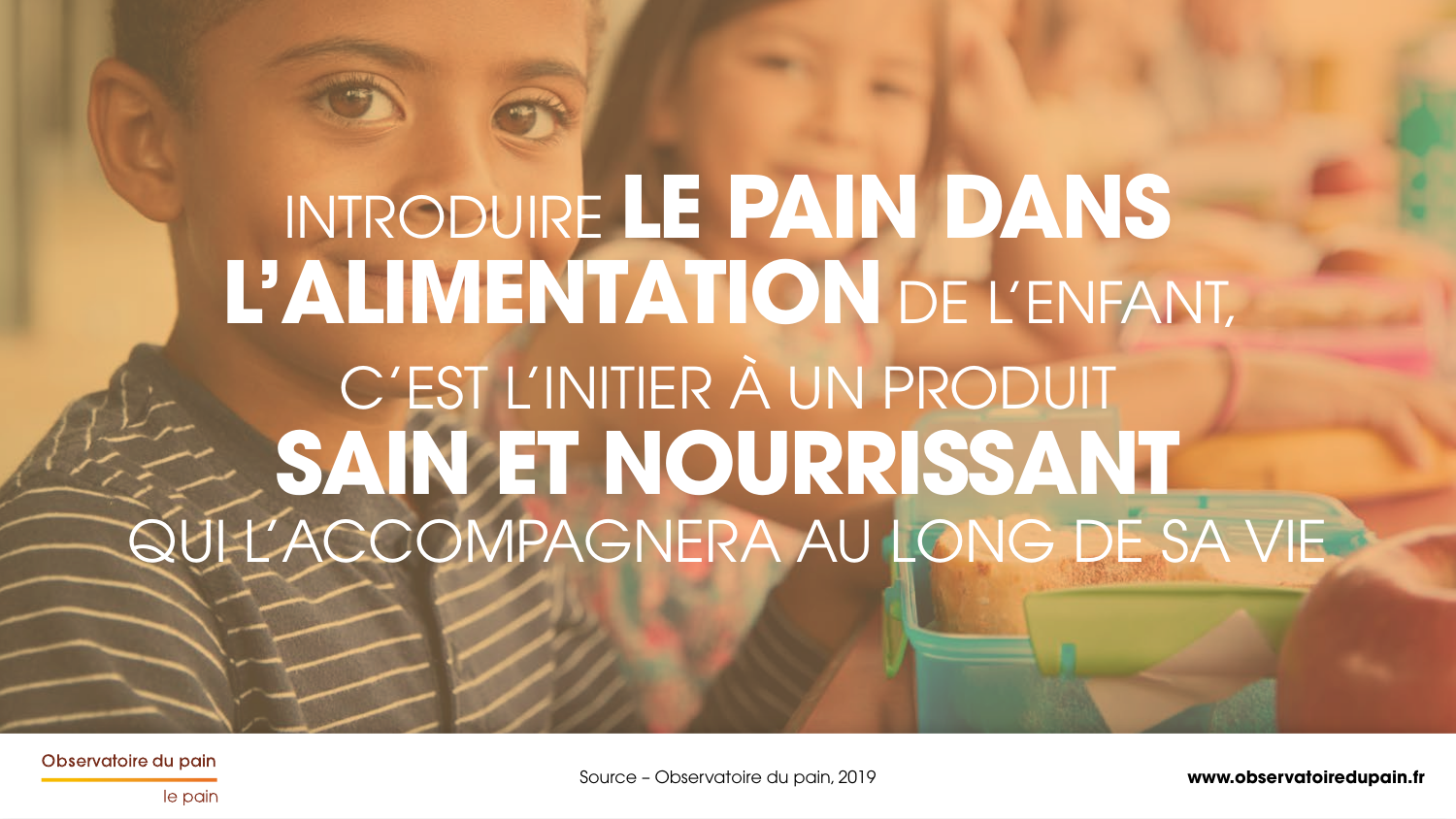#### QUELQUES TRANCHES DE PAIN COMPLET CONSTITUENT **UN GOÛTER IDÉAL ET PEU RICHE\*** POUR L'ENFANT

#### \*MOINS DE 0,4G DE MATIÈRES GRASSES DANS 100G DE PAIN COMPLET !

Observatoire du pain

Source – Observatoire du pain, 2019 **www.observatoiredupain.fr**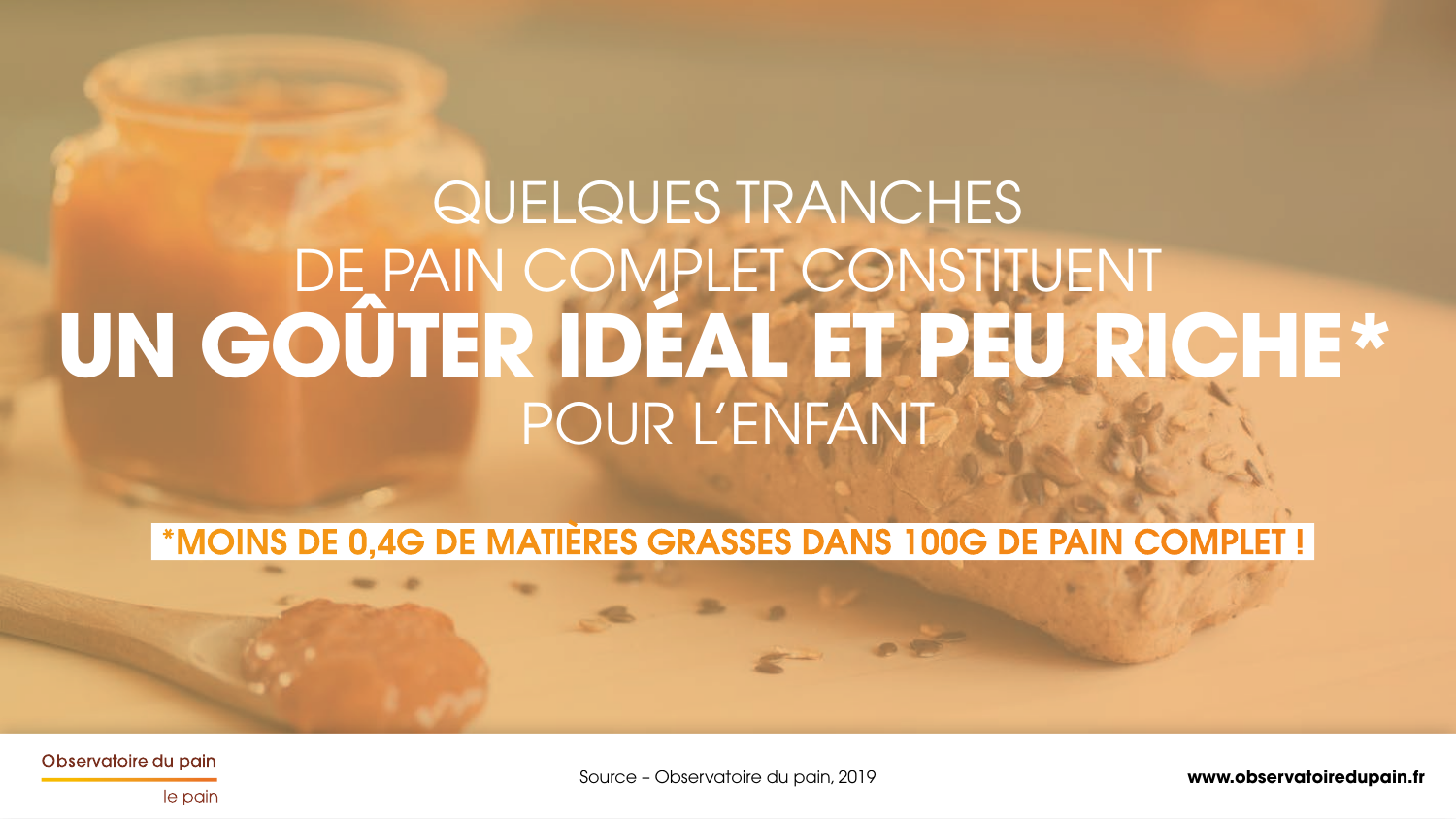### LES GLUCIDES COMPLEXES CONTENUS DANS LE PAIN PERMETTENT D'ÉVITER LE GRIGNOTAGE, EN APPORTANT **L'ÉNERGIE NÉCESSAIRE** POUR LA JOURNÉE

Observatoire du pain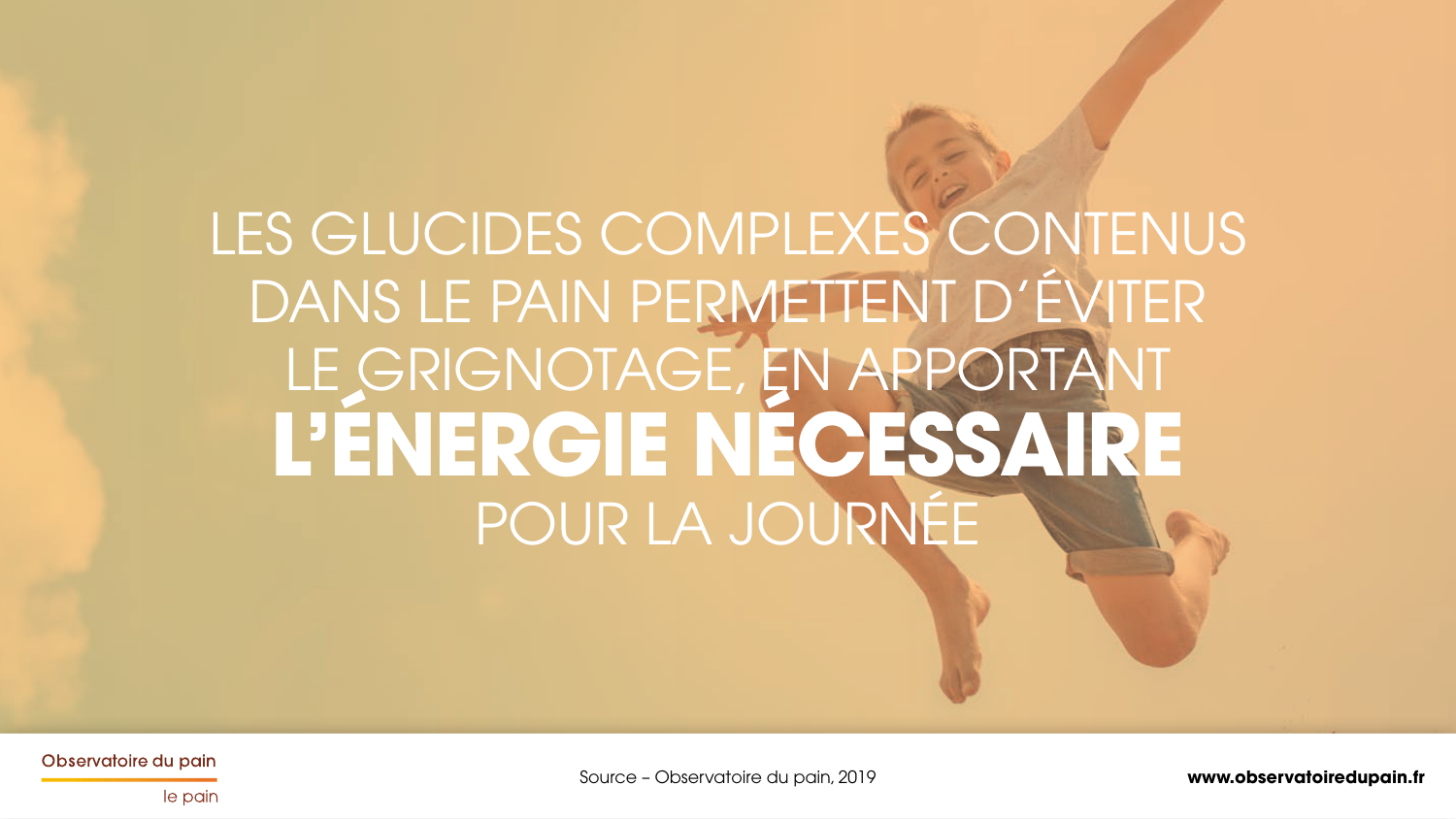## LE PAIN EST SOUVENT **LE PREMIER ACHAT** QUE L'ON CONFIE AUX PLUS PETITS

## C'EST UNE VRAIE **RESPONSABILITÉ** ET UN APPRENTISSAGE DE **L'AUTONOMIE !**

Observatoire du pain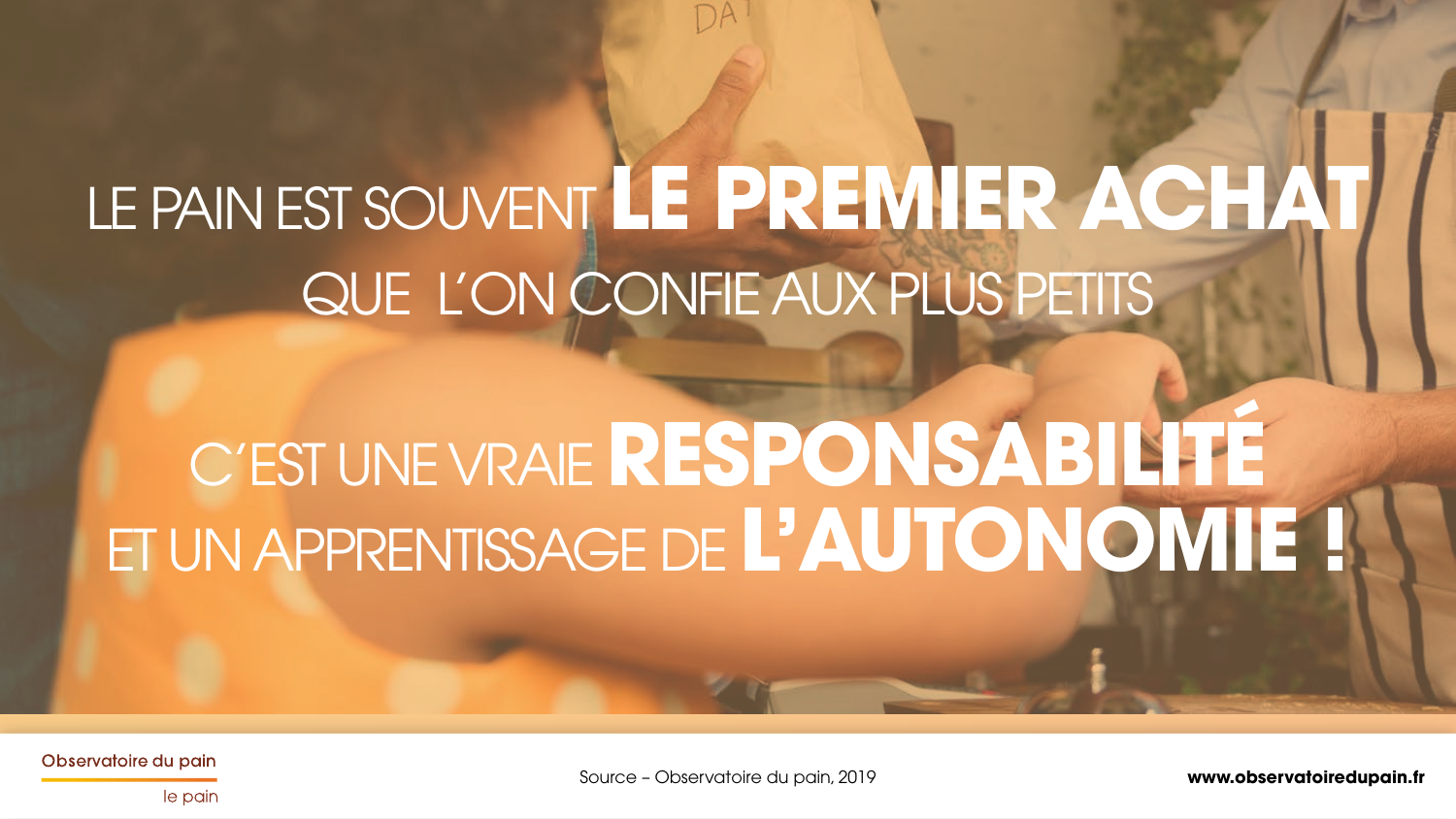# « COPAIN » VIENT DU LATIN<br>« PARTAGER SON PAIN » !

# LE PAIN CONTRIBUE À APPRENDRE AUX ENFANTS

Observatoire du pain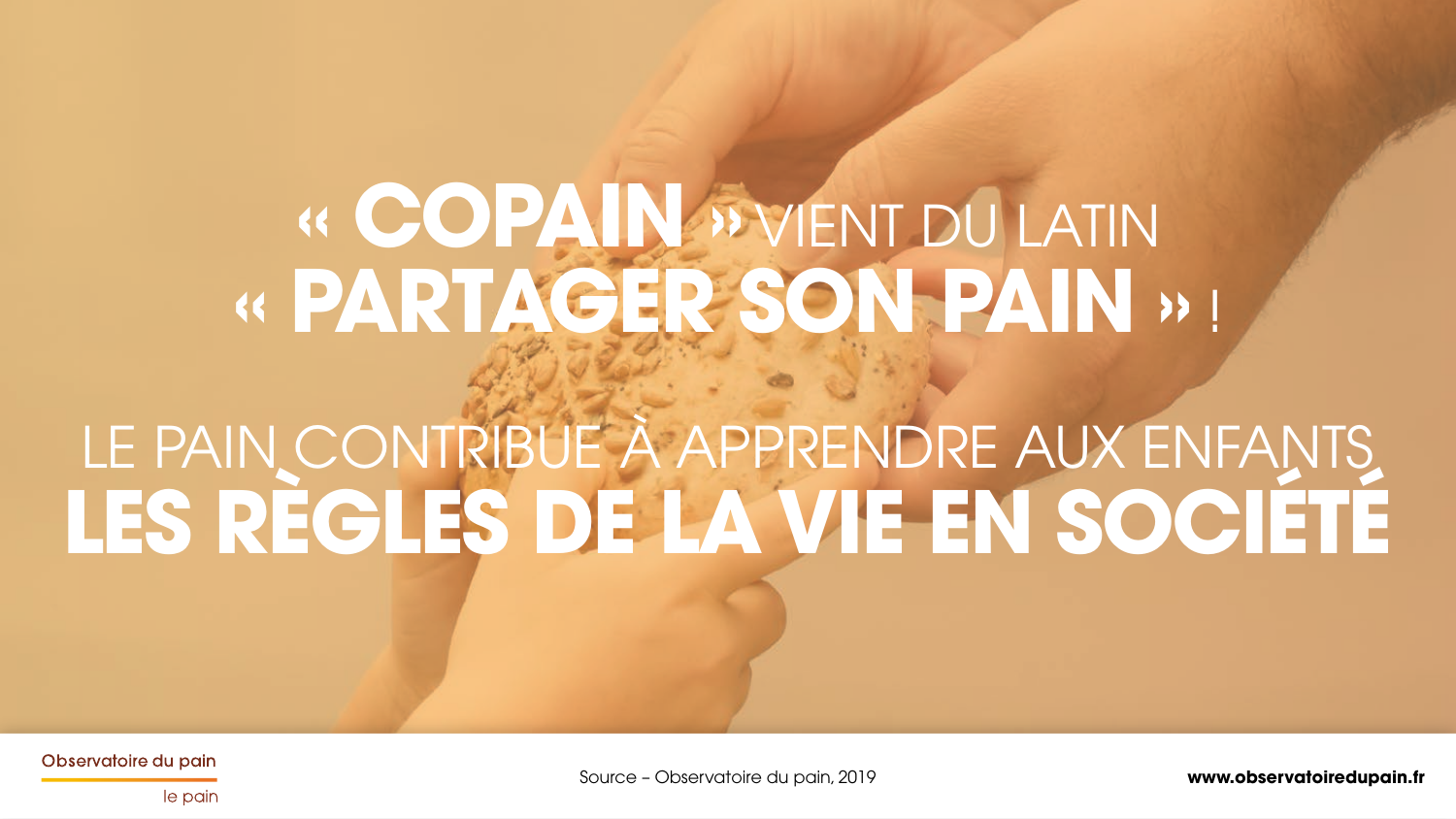## EN 2016, EN FRANCE, UN ENFANT ÂGÉ DE 3 À 10 ANS CONSOMMAIT EN MOYENNE G DE PAIN PAR JOUR !\*

\* POUR COMPARAISON, UNE BAGUETTE PÈSE DE 200 À 250 G EN MOYENNE

Observatoire du pain

Source - Observatoire du pain, CRÉDOC CCAF 2016

www.observatoiredupain.fr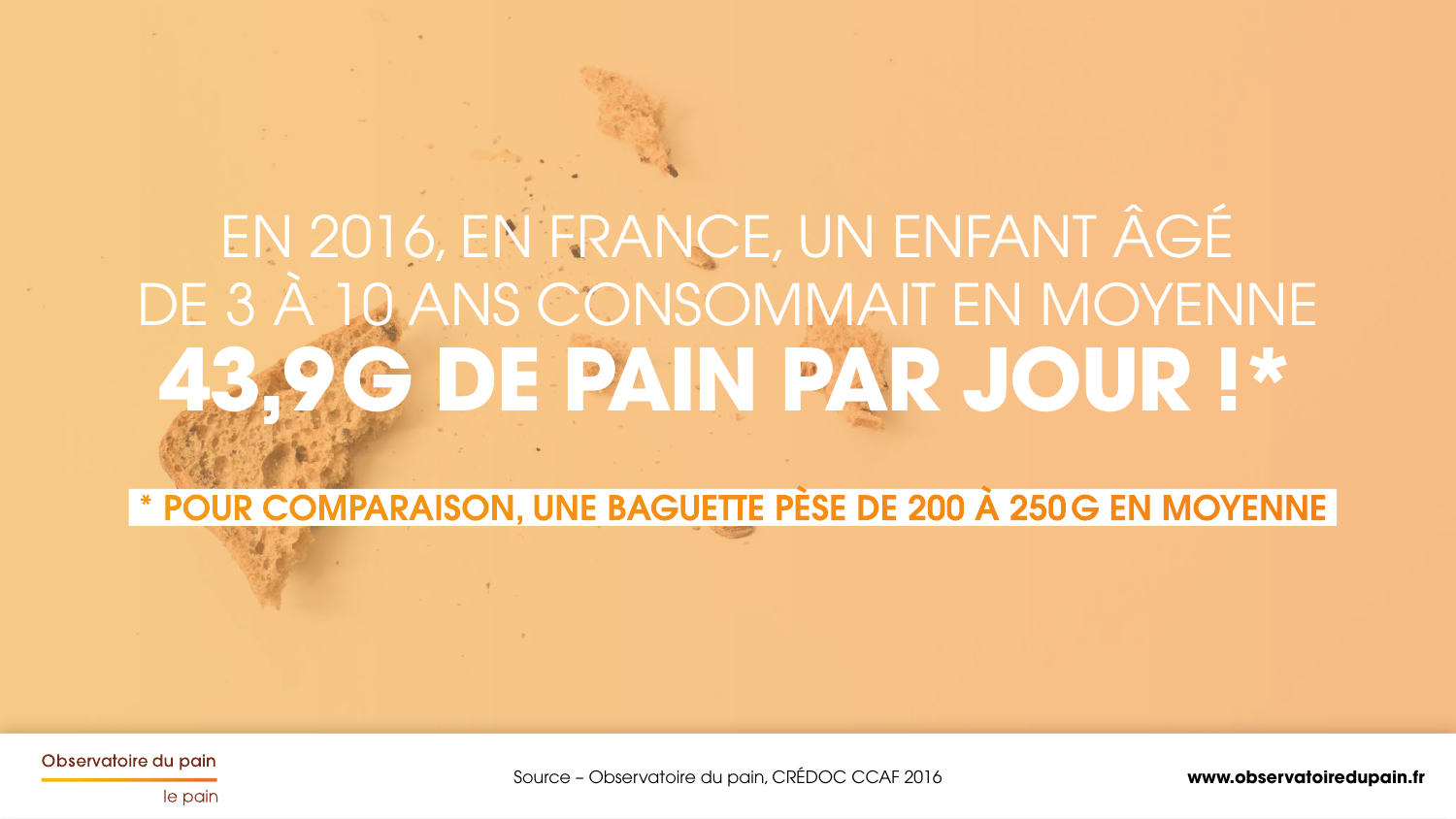### LA **CANTINE SCOLAIRE\*** EST UN LIEU PROPICE À LA CONSOMMATION DE PAIN

#### \*ELLE ARRIVE EN DEUXIÈME POSITION (11%), DERRIÈRE LE DOMICILE (76%)

Observatoire du pain

Source – Observatoire du pain, CRÉDOC CCAF 2016 **www.observatoiredupain.fr**